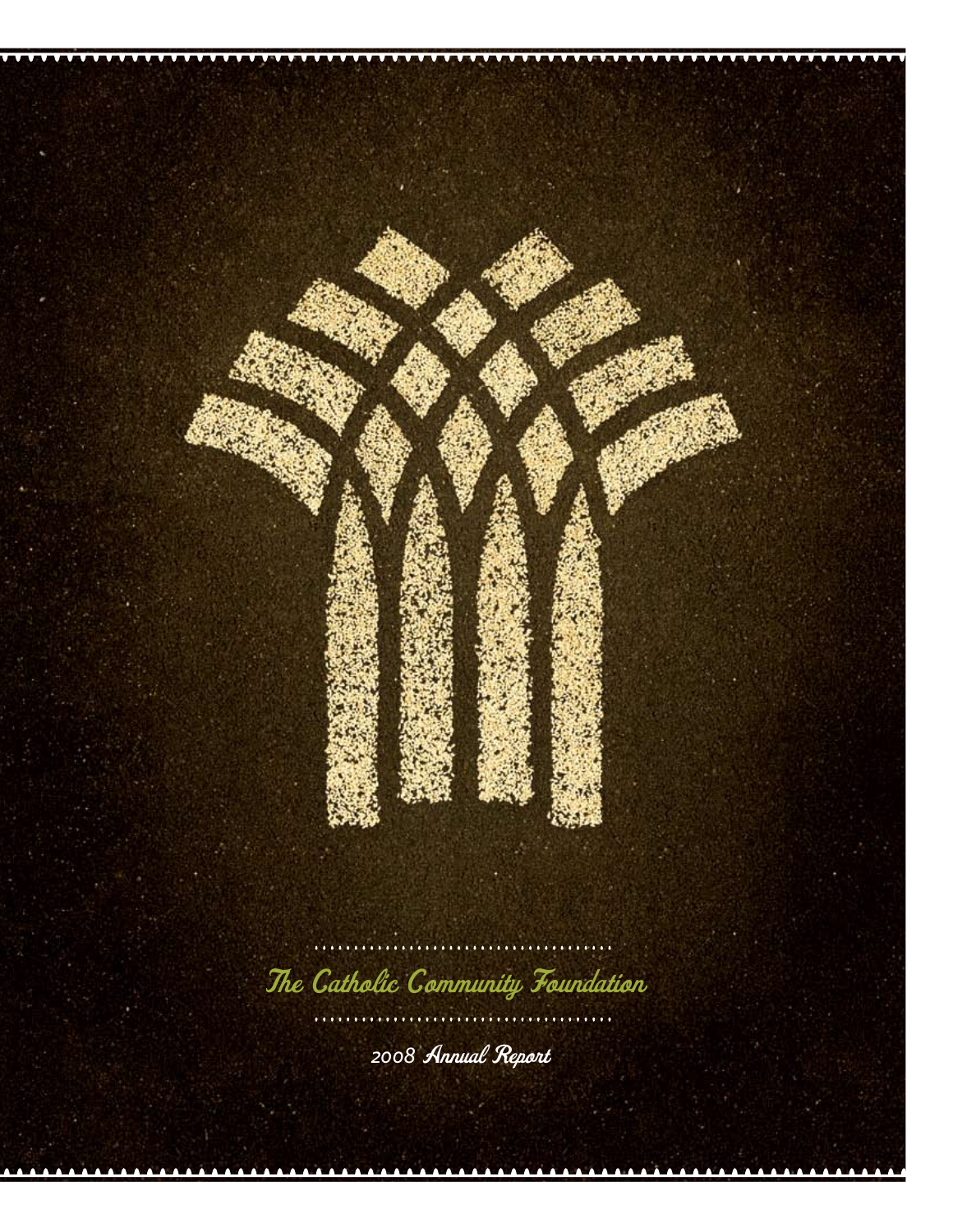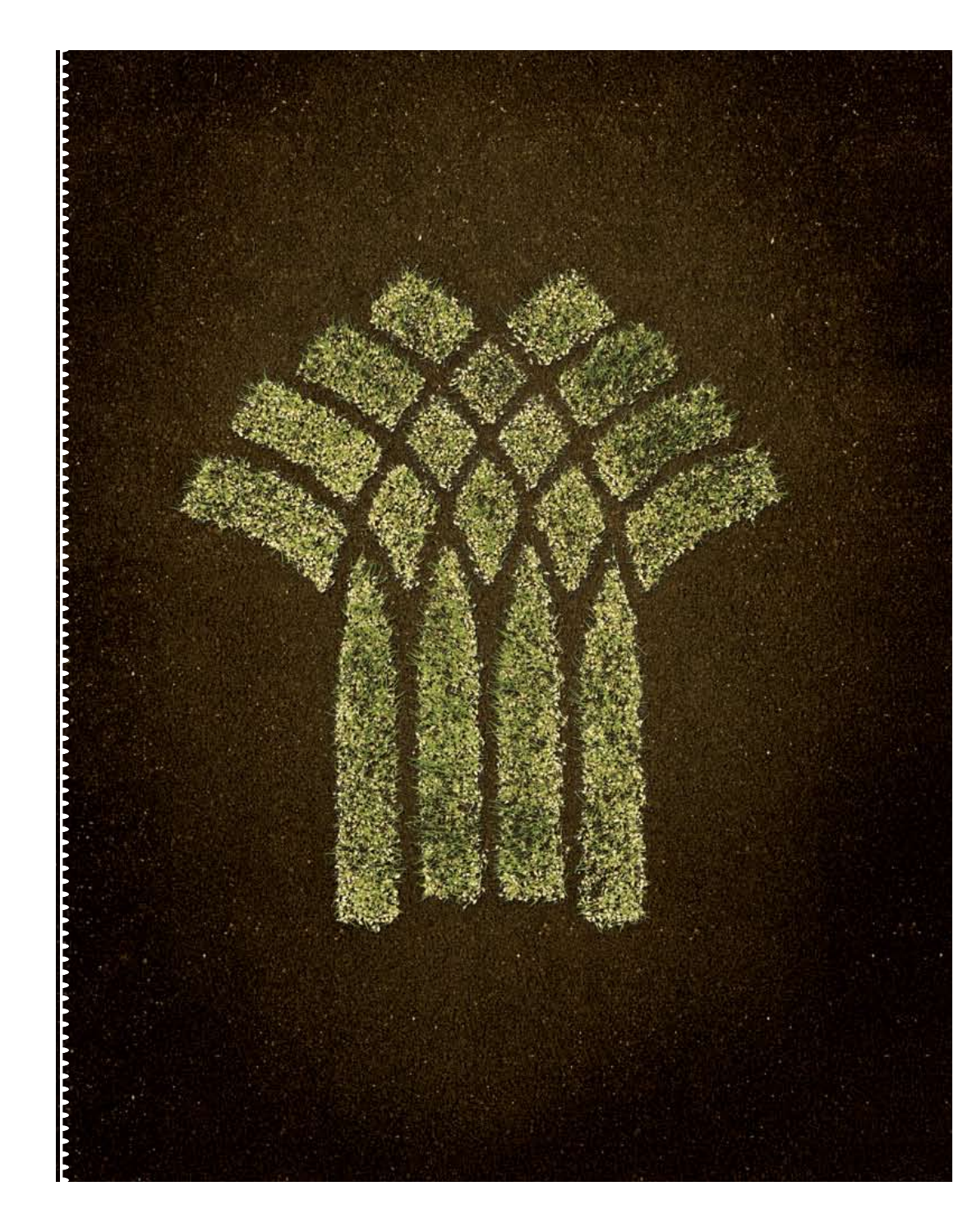Nurture your faith.

Grow your community.

Chave witnessed Christ's message of love through his humble example of selflessness. Together we can continue Christ's teachings of compassion, acts of faith of selflessness. Together we can continue Christ's teachings of compassion, acts of faith and good works. By providing a simple way for donors to create a legacy of giving to their favorite causes, The Catholic Community Foundation provides fertile ground in which to plant the seeds of faith, grow them gloriously and spread the bounty to those who need it most.

1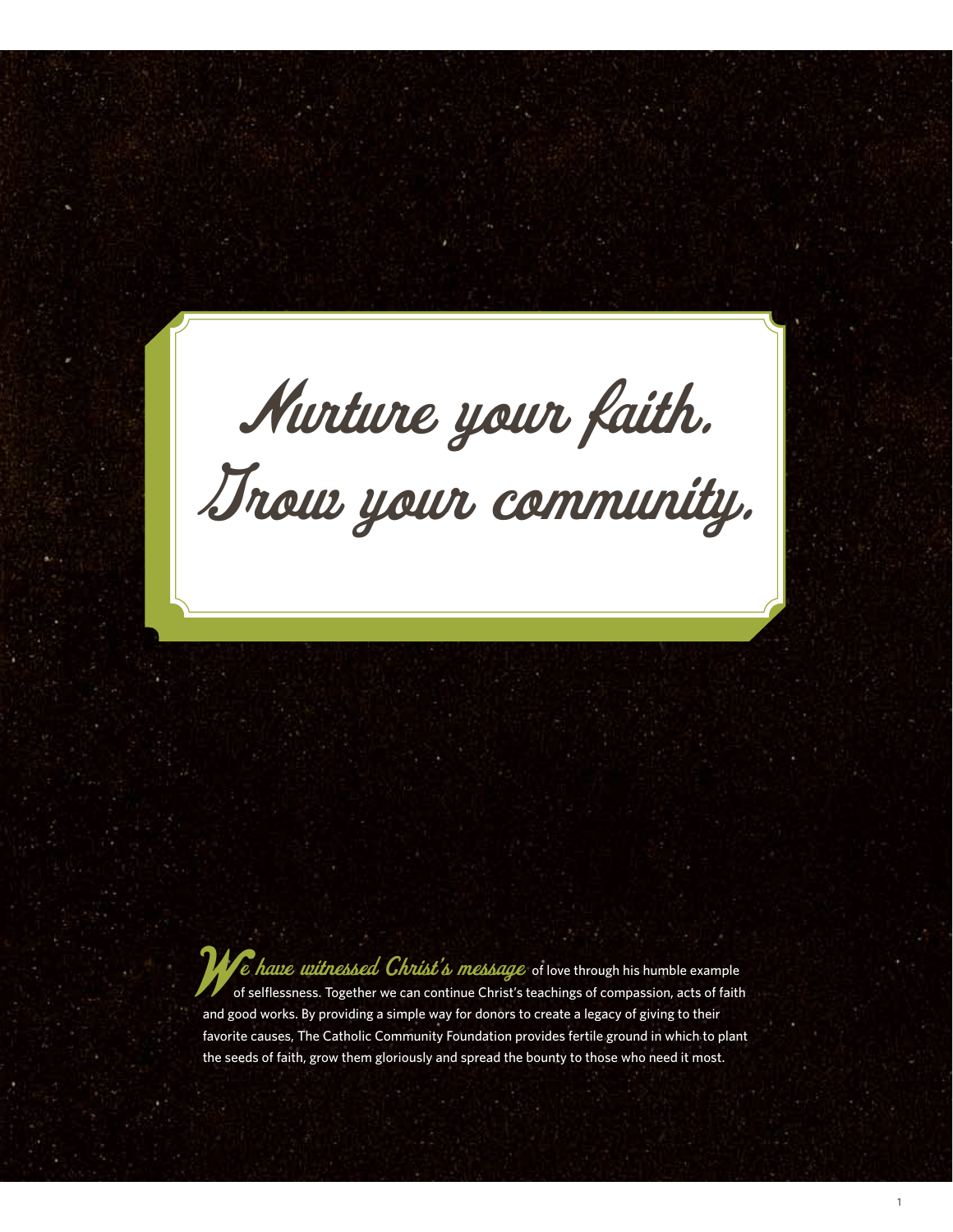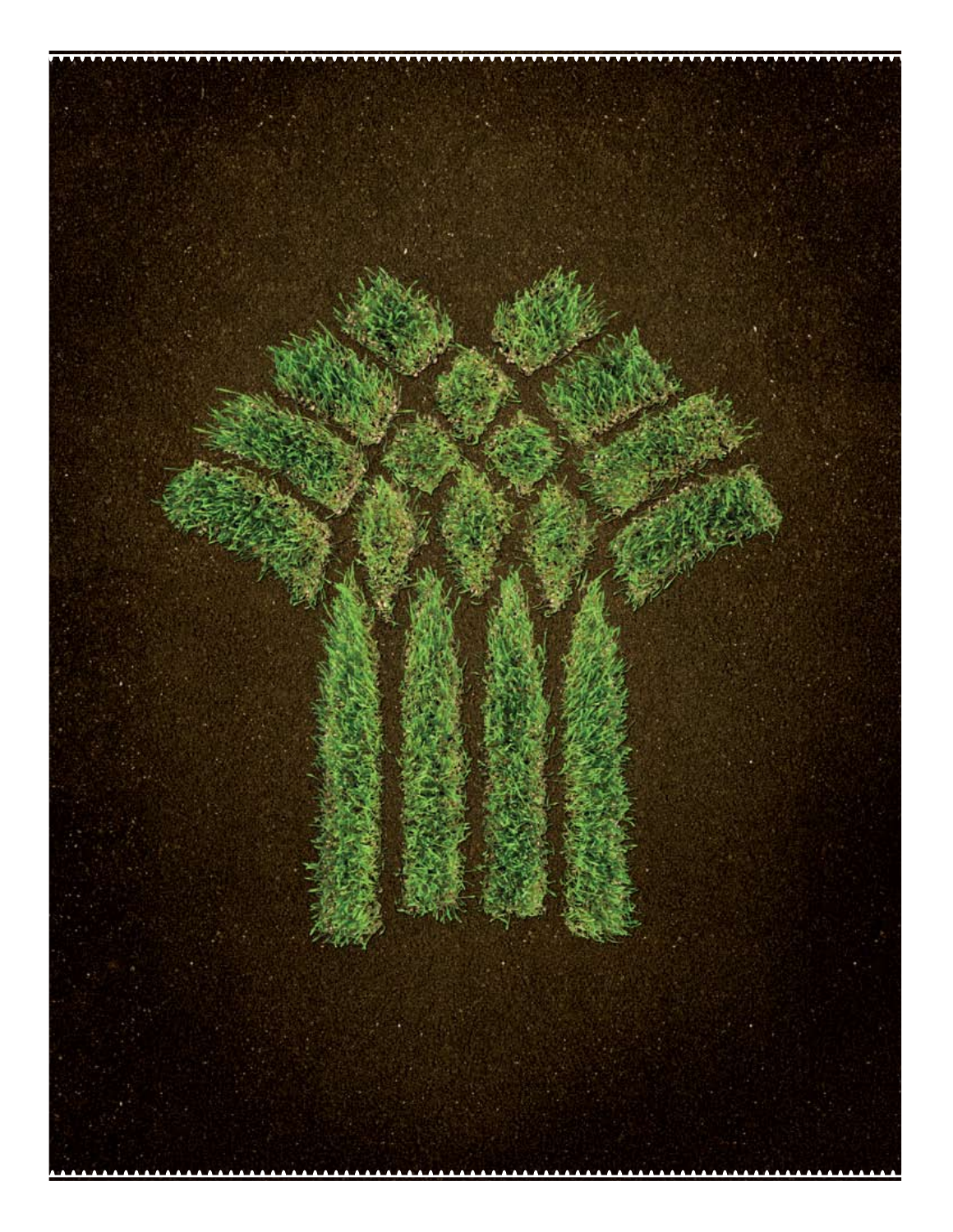

**S** Catholics, giving is not what we do; it is who we are. The Catholic Community Foundation provides a variety of ways for you to support the community you live in, **A Catholici**, giving is not what we do; it is who we are. The Catholic Community<br>Foundation provides a variety of ways for you to support the community you live in,<br>perpetually. From anonymous individual gifts to donor ad much or as little as you want in helping guide the distribution of grants to the organizations that support the mission and values of the Catholic Church.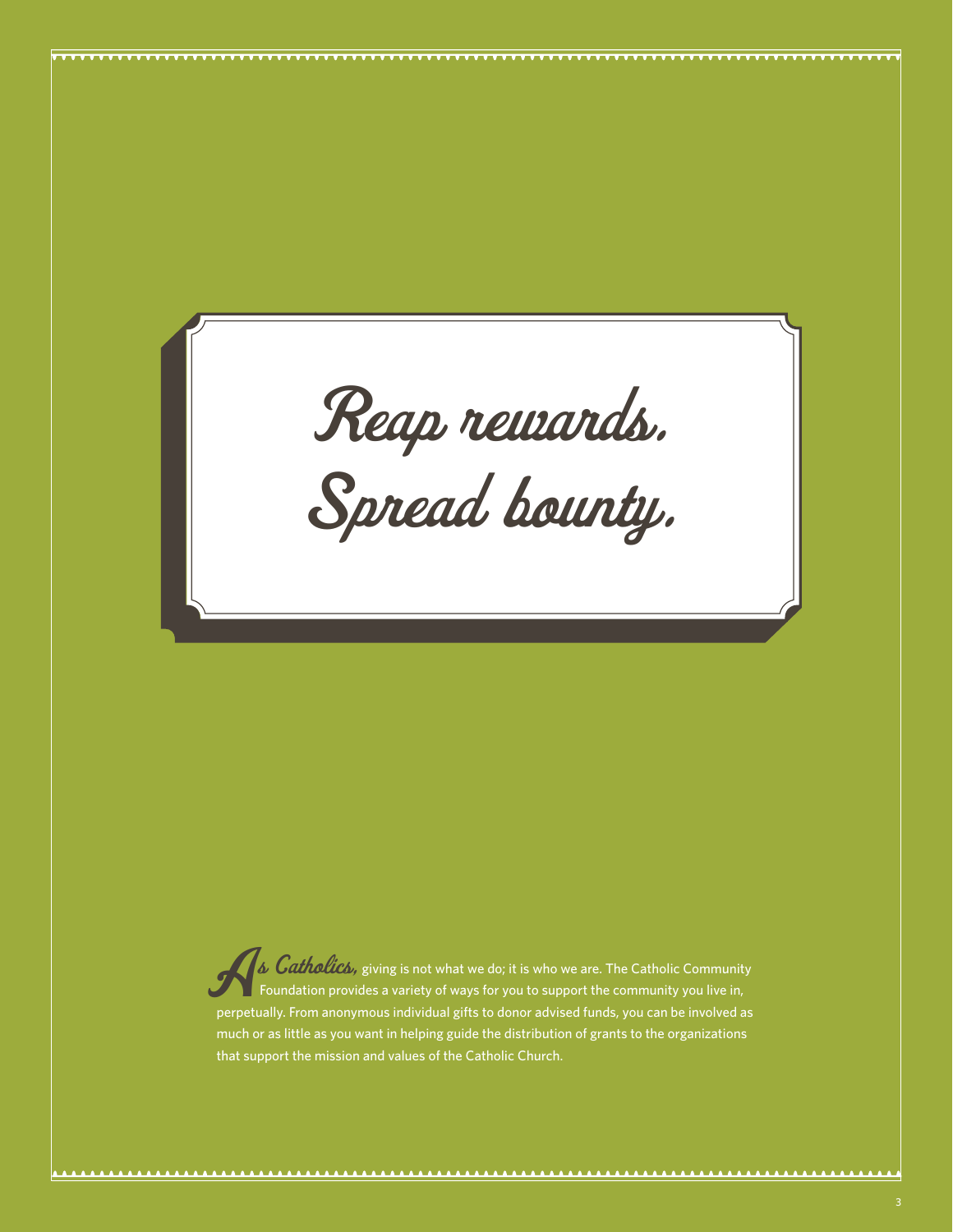Cultivate a legacy of giving.

Plant a seed.

hrist showed us how much can be made from even the smallest gift shared. Likewise, a modest amount of giving can grow and spread with the proper nurturing. **Consult of the Catholic Community** Foundation has a proven track record for managing investments<br>The Catholic Community Foundation has a proven track record for managing investments to ensure competitive performance, while at the same time remaining socially responsible in its investment philosophy. Whether you're a parish with an endowment fund or an individual with a budding donor fund, your resources will be carefully managed to grow over time, and provide the maximum benefit to the organization and causes in which you believe.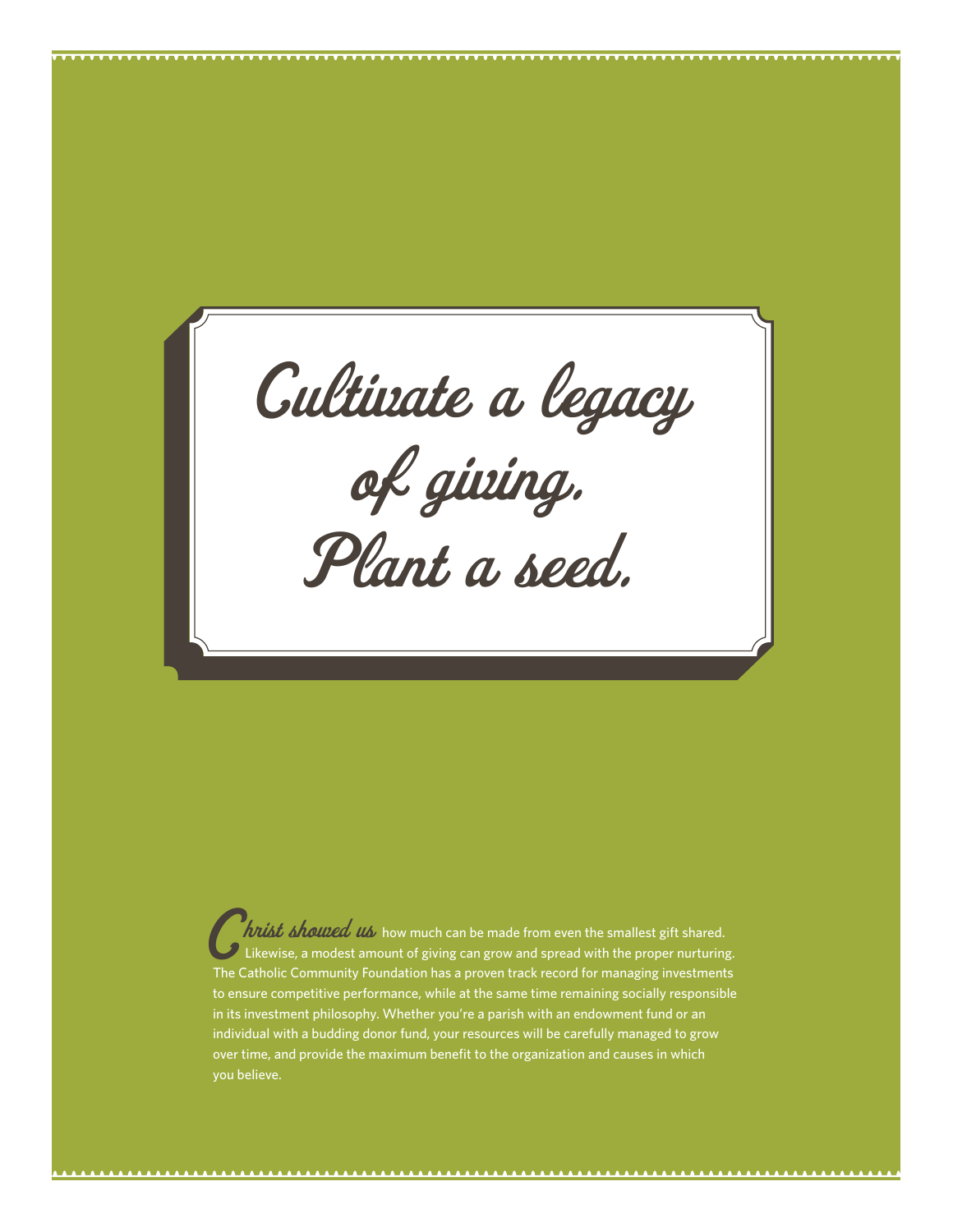

ear *friends*, It has been well documented throughout this country that we, as individuals, are facing many challenges – from a sluggish economy and weak stock market to a growing number of nonprofits that are seeing their contributions decrease while the need for their services increases. It is important for you to know that The Catholic Community Foundation, through our donor funds and grant program, remains steadfast in making real and significant contributions to your community.  $\boldsymbol{\mathcal{D}}$ 

We continue to focus on the positives and report to you the "good things" we are doing with the help of our donors and clients.

- This year we reached another milestone for our organization we have now awarded over \$2 million in grants since our inception. In addition, our assets at the end of the fiscal year totaled \$27.3 million.
- We continue to apply our socially responsible investment guidelines to all foundation assets we manage for our donor and agency funds.
- We continue to work with donors to simplify their giving, while enabling them to establish a legacy fund for future generations.
- We continue to work with parishes, schools and Catholic organizations to provide investment management in a socially responsible manner for their endowment fund assets to help secure their futures.

At a time when there are so many ways for donors to give, The Catholic Community Foundation provides individuals with an opportunity to take advantage of tax benefits, but more importantly, it allows them to establish a legacy gift that will be invested based on our social screens and provide support to those organizations they care most about. Our mission is to help you make your church and community a richer and healthier one that will continue to grow and secure Christ's legacy for future generations.

On behalf of the entire board, we extend our heartfelt appreciation to each of you for your continued support of the Foundation. We ask you to spread the word about us so that together we can help grow the seeds we have already planted.

Chairman of the Board **President** 

P. Michael Molionez May Ellen Marcowski

P. Michael Mahoney Mary Ellen Markowski

#### A Separate Structure

The Catholic Community Foundation is a not-for-profit Wisconsin corporation, tax-exempt pursuant to Section 501(c)(3) of the Internal Revenue Code and governed by its own Board of Directors. The Foundation is a separate civil and canonical entity independent of the Archdiocese of Milwaukee.

#### Agency Accounts\*

- Andrew L. Nelson Alumni/AE Chair on Christian Ethics Fund
- Catholic Charities
- Congregation of Good Shepherd, Eden
- Divine Savior Holy Angels High School
- Dominican High School
- Goebel Fund

i a contra a como a como de con el como de como de como de como de como de como de como de como de como de com

- Helen Rapp Trust Fund
- Marquette University High School • Mary B. Finnigan Fund in Memory of
- Eleanor H. Boheim
- Mary Kane Weakland Education Fund
- Our Lady of Divine Providence,
- Milwaukee
- Rosalie Manor Community and Family Services
- St. Alphonsus, Greendale
- St. Andrew, Delavan
- St. Anthony on the Lake, Pewaukee
- St. Bernard, Wauwatosa
- St. Boniface, Germantown
- St. Dominic, Brookfield
- St. Edward, Racine
- St. Eugene, Fox Point
- Saint Francis de Sales Seminary • St. John Vianney, Brookfield
- 
- St. Leonard, Muskego
- St. Margaret Mary, Milwaukee
- St. Martin de Porres, Milwaukee
- St. Peter, Kenosha
- Ss. Peter and Paul, Milwaukee
- St. Roman, Milwaukee
- Sheboygan County Catholic Fund, Inc.
- Sr. Lucy Ann Scholarship Fund
- Three Holy Women, Milwaukee

\*Grants at the discretion of the agency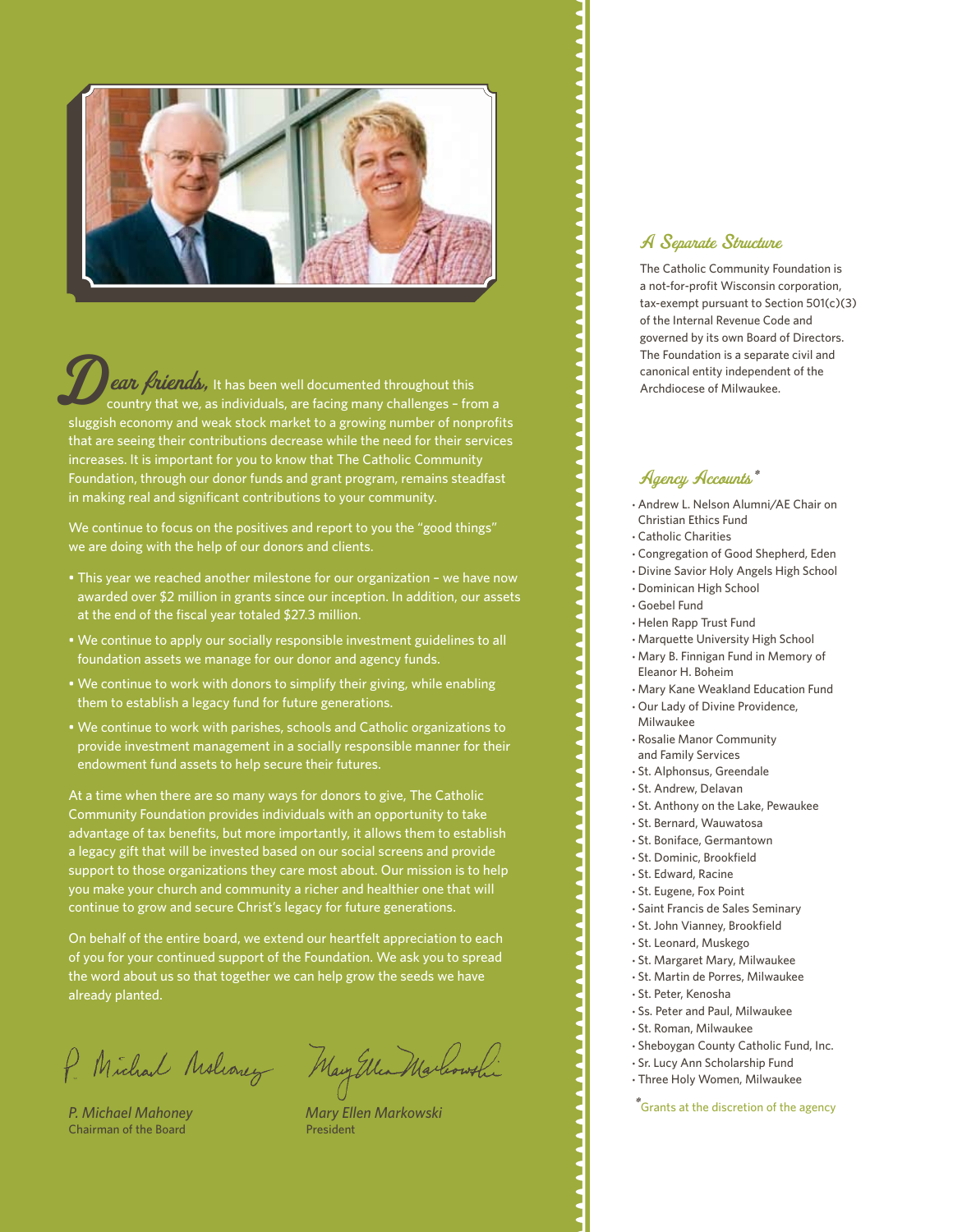#### **DONOR FUNDS**

#### **Donors make a gift which is invested in a permanent endowment and each year grants are awarded from the fund. A donor can establish one of the following types of funds within the Foundation and give it a name and purpose that reflects their philanthropic intentions.**

Advised Fund Grants are awarded to charitable organizations that are recommended by the donor and/or family member. These funds may be more favorable than starting a private foundation.

Field of Interest Fund Grants are awarded in a particular charitable area specified by the donor. The Foundation Board makes sure it carries out the wishes of the donor.

 $\mathcal D$ es*ignated*  $\mathcal F$ *und* The donor specifies one or more charitable agencies or organizations to which grants are awarded.

Unrestricted Fund The board is given full discretion in awarding grants based on the Foundation's priorities.

Supporting Foundation A private foundation may wish to become a part of the Foundation.

Agency Endouved Fund Agencies, such as parishes, schools or other Catholic organizations, are able to incorporate their funds, most typically their endowments, into the Foundation while still maintaining ownership. They benefit from investment management expertise and administrative services provided by the Foundation.

#### **D onor funds within the foundation** . . . . . . . . . . . . . . .

Joseph F. and Catherine M. Bennett Family Fund A field of interest fund to support the areas of greatest need in the central city Catholic schools.

Fred and Karen Bersch Family Fund An advised fund to provide support for homelessness, housing and hunger.

 ${\mathcal{B}}$ ishop  ${\mathcal{B}}$ rust Memorial Fund A field of interest fund established to assist the needs of retired priests in the memory of Bishop Brust.

Building the Faith Jeneral Fund An unrestricted fund for charitable purposes and/or the administration of the Foundation as the Foundation's Board, at its discretion, may determine.

Reverend Leslie Darneider Scholarship Fund A field of interest fund to provide scholarships to children of Catholic school teachers whose children attend a Catholic school.

DePorres Scholarship Fund A field of interest fund to provide scholarships and grants-in-aid to central city Catholic school students.

Directors Legacies of Faith Fund An unrestricted fund established by the Board of Directors for charitable purposes and/or the administration of the Foundation as the Foundation's Board, at its discretion, may determine.

Henry and Francine Ducat Fund A designated fund established to support Gesu Parish's meal program and other charitable purposes determined by the Foundation's Board of Directors.

Education Endouument Fund A field of interest fund to provide tuition for needy children in any school in the Archdiocese of Milwaukee.

 $\mathcal{B}$ nian  $\mathcal{D}$ . Hanley Fund An advised fund established in memory of Brian Hanley, by his family, in order to continue to provide funds for causes he supported including Marquette University, Catholic Memorial High School, cancer research and other charitable organizations consistent with the interests of the fund advisors.

Father Gerald B. Hauser and John and Ruth Kegel Priesthood Scholarship Fund An advised fund to support the training of priesthood candidates.

## John C. (Jack) and Hildegard A. Heegeman

Scholarship Fund An advised fund for Catholic primary and secondary schools in Racine, Wisconsin, as well as Catholic colleges and universities within the Milwaukee area to provide financial assistance for students from Racine, Wisconsin.

 $\mathcal{GGC}$  Fund A field of interest fund, established through this donor's estate, which continues the charitable giving to those causes that this philanthropist cared most about and supported during his lifetime.

*Mission Fund* A designated fund established by the donor to provide support for the Office of the Propagation of Faith of the Archdiocese of Milwaukee for their program that supports lay missionaries serving in foreign missions.

Marilyn C. Schmit, PhD Fund Monsignor Ralph K. Schmit established this field of interest fund in memory of his sister, Marilyn, to provide educational support for Catholic high schools located within the ten counties of the Archdiocese of Milwaukee.

St. Aemilian Fund A field of interest fund to provide for the establishment of facilities in the Archdiocese of Milwaukee for orphans, dependent, neglected and delinquent children; for rehabilitation, treatment and other welfare services, and the promotion of education, charity and religion.

St. Anthony Fund A field of interest fund that supports agencies providing medical assistance to the poor and indigent in Milwaukee.

Archbishop Rembert J. Weakland Fund A designated fund established by a number of donors to provide support for the Catholic Stewardship Appeal.

Whelandale Trust An advised fund that provides annual awards for the outstanding work of parish priests in Liturgy, Preaching, Justice and Peace Ministry.

**Charles and Sara Wieber Family Fund An unrestricted fund** established by Mr. and Mrs. Wieber to focus on those organizations with the greatest needs as determined by the Foundation.

*Yaniak Fund* A field of interest fund that provides support for the education and training of priesthood candidates and the necessities of living for retired priests. Father Frank J. Yaniak, served archdiocesan parishes for 50 years.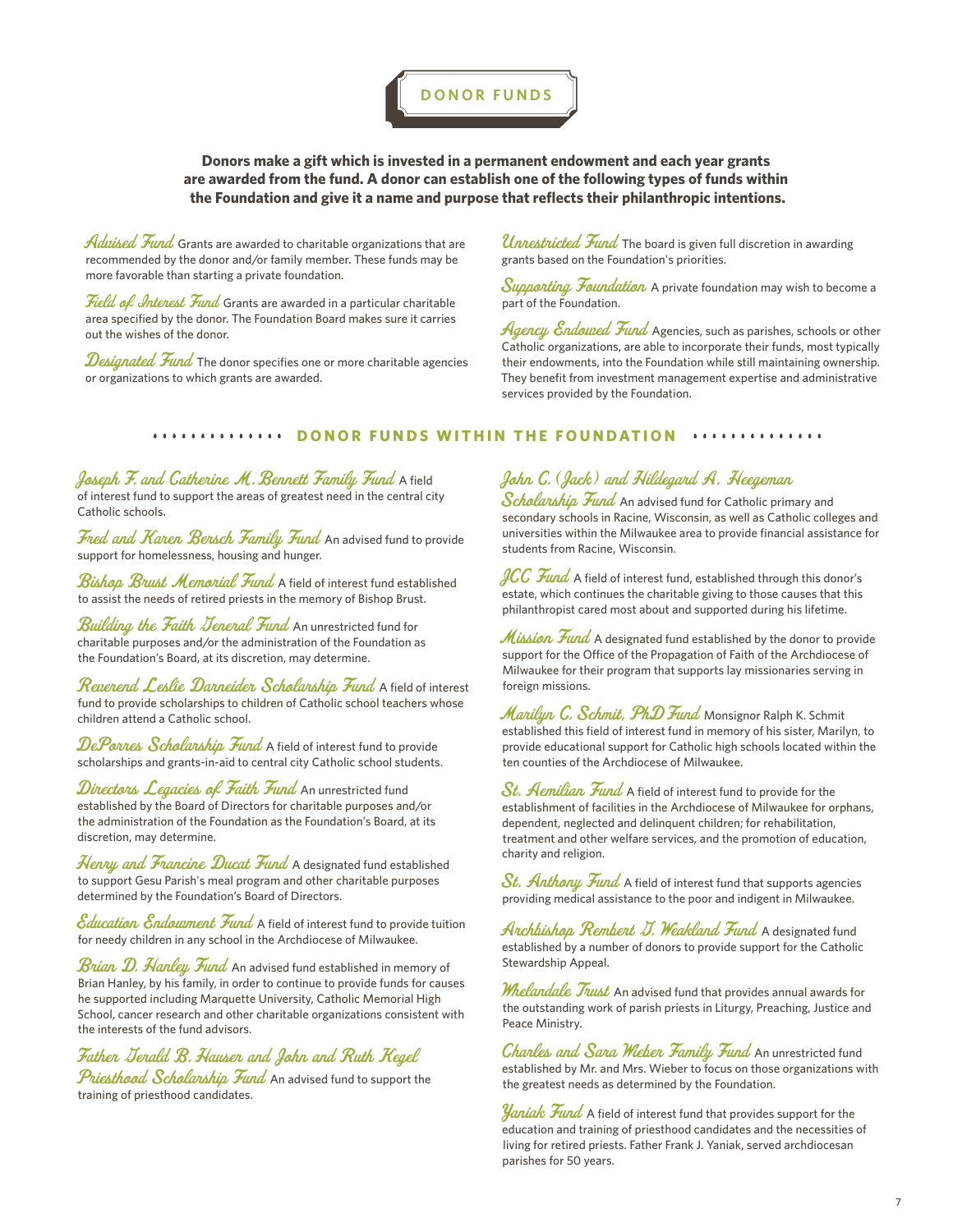## **Providing education. Nurturing leadership. Strengthening families. Supporting health care.**

 $\mathcal{L}_n$  awarding discretionary grants, the Foundation is focusing on four grant priorities for the foreseeable future.

### Teaching Through Catholic Generosities

Education has always been an important mission of the Catholic Church. The Foundation will support Catholic schools and religious education programs that provide formation for students in kindergarten through twelfth grade.

### Sharing the Faith Through Leadership

The Church needs effective leaders if it is to move boldly into the new millennium. Parishes, schools and agencies must have leaders who are able to engage people in creating a shared vision for the future while developing sound strategies and infrastructures to achieve the vision.

## Strengthening the Foundation of the Church

To help build strong, supportive communities, the Foundation will support initiatives that strengthen families, parishes and those suffering from poverty, discrimination and violence.

### Health Care Support Begins at the Heart

The Foundation awards grants from a fund established by the St. Anthony Foundation to support those organizations that are engaged in providing health care services in the City of Milwaukee, with particular attention being given to the central portions of the city that were formerly served by St. Anthony Hospital.

*Jrantmaking Policies* The primary geographic area served by The Catholic Community Foundation is the ten counties of the Archdiocese of Milwaukee. At least seventyfive percent of grants from any given fund should be made to organizations located in Milwaukee, Waukesha, Ozaukee, Washington, Dodge, Racine, Kenosha, Walworth, Sheboygan and Fond du Lac counties. Recipient organizations may not necessarily be Catholic, but their missions are required to be

consistent with the work of the Roman Catholic Church. The Board of Directors has established a grants committee that reviews grant proposals and recommends distributions of the Foundation's unrestricted, field of interest, donor advised and donor designated funds in accordance with established policies and procedures. The Board of Directors gives final approval to all grants.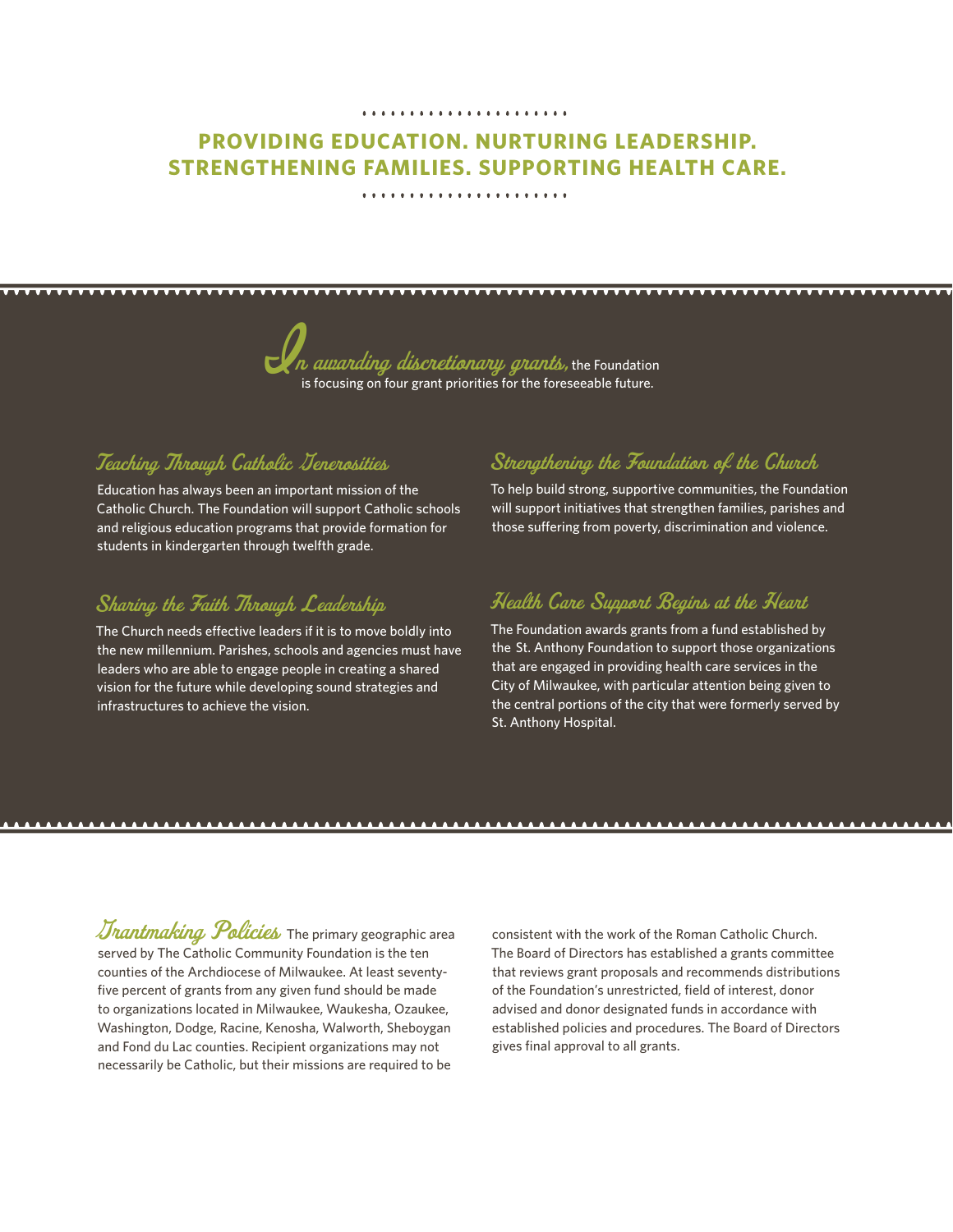

#### **The Foundation distributed grants of over \$391,000 to 62 organizations/programs in fiscal 2007/08. The following organizations received grants from funds within the Foundation.**

| <b>Adult Learning Center</b>                                                             | \$9,000  | Daystar, Inc.                                       | \$10,000 |
|------------------------------------------------------------------------------------------|----------|-----------------------------------------------------|----------|
| <b>Agape Community Center</b>                                                            | \$5,000  | <b>Dismas Ministry</b>                              | \$5,000  |
| <b>AIDS Resource Center of Wisconsin</b>                                                 | \$7,500  | <b>Dominican High School</b>                        | \$2,500  |
| <b>All Saints Catholic Church</b>                                                        | \$10,000 | The Gathering of Southeast Wisconsin, Inc.          | \$8,000  |
| <b>Alverno College</b>                                                                   | \$4,000  | <b>Gesu Parish</b>                                  | \$2,880  |
| <b>America's Second Harvest of Wisconsin</b>                                             | \$2,500  | <b>The Guest House</b>                              | \$10,000 |
| <b>Angel of Hope Clinic</b>                                                              | \$10,000 | <b>House of Peace, Community Nursing Center</b>     | \$7,500  |
| <b>Archdiocese of Milwaukee,</b>                                                         | \$1,930  | <b>House of Peace, Holiday Gift Basket Program</b>  | \$5,000  |
| <b>Catholic Stewardship Appeal</b>                                                       |          | <b>Interfaith Older Adult Programs</b>              | \$7,500  |
| <b>Archdiocese of Milwaukee,</b>                                                         | \$10,000 | John Paul II Academy, Racine                        | \$6,000  |
| <b>John Paul II Center</b>                                                               |          | <b>Madre Angela Dental Clinic</b>                   | \$9,000  |
| <b>Archdiocese of Milwaukee,</b>                                                         | \$3,500  | <b>Marquette University</b>                         | \$3,000  |
| <b>Recognition of Priest Service</b>                                                     |          | <b>Marquette University, Manresa Project</b>        | \$7,500  |
| <b>Archdiocese of Milwaukee,</b><br><b>Retired Priests' Needs</b>                        | \$17,000 | <b>Milwaukee Christian Center</b>                   | \$7,500  |
|                                                                                          |          | <b>Milwaukee Habitat for Humanity</b>               | \$1,000  |
| <b>Benedict Center</b>                                                                   | \$5,000  | <b>My Good Mourning Place</b>                       | \$3,000  |
| <b>Big Brothers Big Sisters of</b><br><b>Metropolitan Milwaukee</b>                      | \$7,500  | <b>Near South Side Catholic Schools Association</b> | \$10,000 |
|                                                                                          |          | <b>Notre Dame Middle School</b>                     | \$5,000  |
| <b>Cardinal Stritch University</b>                                                       | \$1,000  | <b>Office for World Missions</b>                    | \$4,750  |
| <b>Casa Guadalupe Education Center, Inc.,</b><br><b>West Bend</b>                        | \$7,500  | <b>Penfield's Children Center</b>                   | \$10,000 |
| <b>Casa Romero Renewal Center</b>                                                        | \$5,000  | <b>Pregnancy Help Center of Milwaukee, Inc.</b>     | \$5,000  |
| <b>The Cathedral Center Women's Shelter</b>                                              | \$1,000  | <b>Rosalie Manor Community and Family Services</b>  | \$10,000 |
| <b>Catholic Charities</b>                                                                | \$10,000 | <b>St. Ann Center for Intergenerational Care</b>    | \$5,000  |
|                                                                                          |          | <b>St. Ben's Clinic at the Cathedral Center</b>     | \$9,000  |
| <b>Catholic Memorial High School</b>                                                     | \$2,000  | <b>St. Ben's Community Meal</b>                     | \$10,000 |
| <b>Catholic Schools Staff Development Association</b><br><b>Catholic Urban Academies</b> | \$5,000  | <b>St. Catherine High School, Racine</b>            | \$3,000  |
|                                                                                          | \$3,080  | <b>Saint Francis de Sales Seminary</b>              | \$8,590  |
| <b>Centro Legal</b>                                                                      | \$5,000  | <b>St. Hyacinth Parish</b>                          | \$2,500  |
| <b>Circle of Life Foundation,</b><br><b>Parish Nurse Program</b>                         | \$10,000 | <b>St. Martin de Porres Parish</b>                  | \$5,000  |
| <b>CommonGround Ministry</b>                                                             | \$10,000 | St. Mary's Springs High School, Fond du Lac         | \$2,150  |
| <b>Congregation of the Great Spirit,</b>                                                 | \$1,000  | St. Vincent de Paul Society, Fond du Lac            | \$5,000  |
| <b>Siggenauk Center Food Pantry</b>                                                      |          | <b>School Sisters of Notre Dame</b>                 | \$10,000 |
| <b>CORE/El Centro</b>                                                                    | \$7,500  | S.E.T. Ministry, Inc.                               | \$10,000 |
| <b>Creative SHARP Presentations</b>                                                      | \$7,500  | <b>United Community Center</b>                      | \$7,500  |
|                                                                                          |          | <b>Waukesha Catholic School System</b>              | \$5,000  |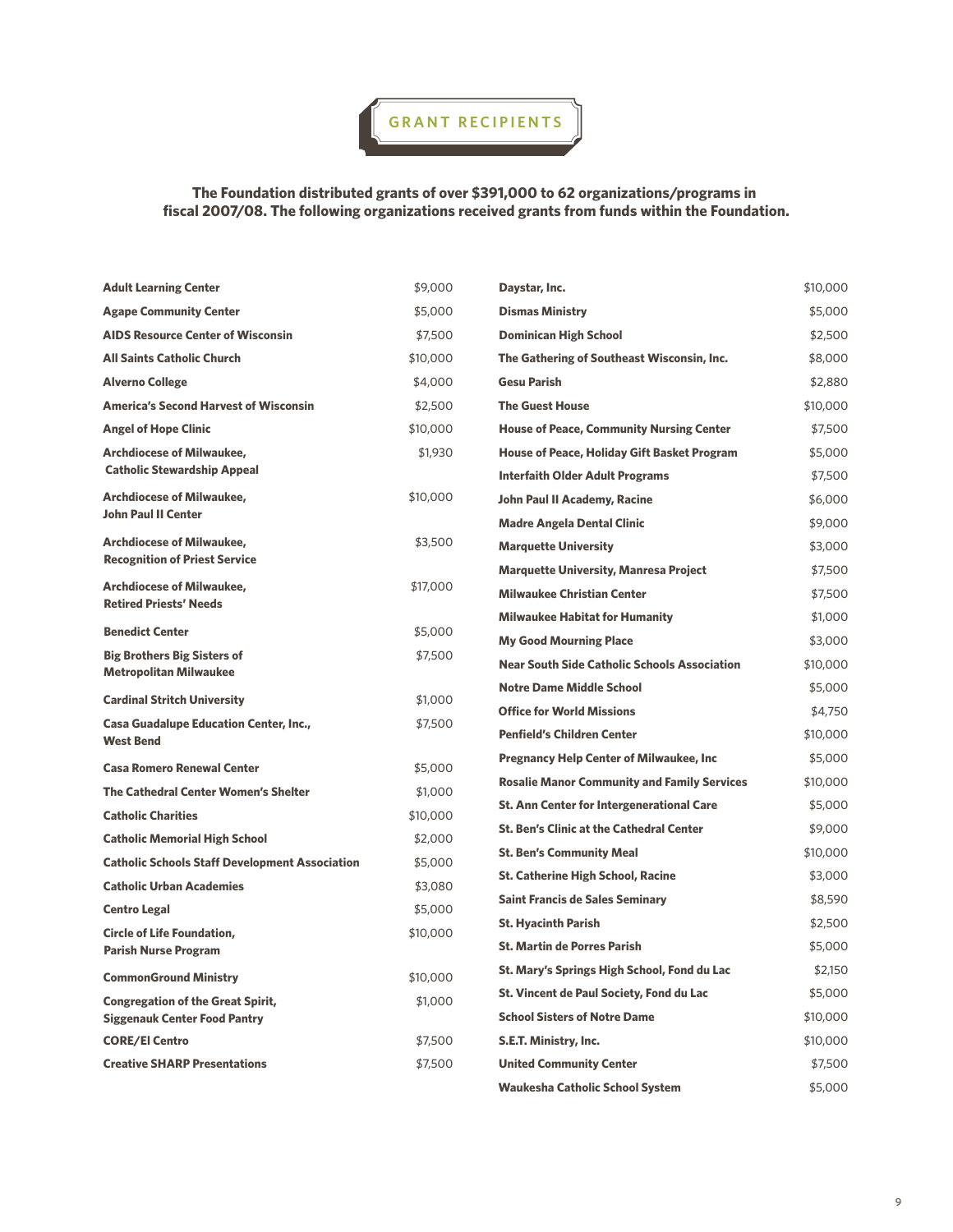## **STATEMENT OF FINANCIAL POSITION JUNE 30, 2008 AND 2007**

| Current Assets              | <b>YE 2008</b> | <b>YE 2007</b> | <b>Current Liabilities</b>      |
|-----------------------------|----------------|----------------|---------------------------------|
| Cash and cash equivalents   | \$35,471       | \$111,250      | Accounts payable                |
| Accounts receivable         | 47.649         | 35,653         | Accrued liability               |
| Prepaid expenses            | 2,359          | 2,000          | <b>Total Current Liabilitie</b> |
| <b>Total Current Assets</b> | \$85,479       | \$148,903      | Long-Term Liabi                 |
| Property and Equipment      | \$31,418       | \$16,989       | Agency funds                    |
| Investments                 |                |                | <b>Total Liabilities</b>        |
| Long-term investments       | \$14,403,284   | \$15,633,221   | Net Assets                      |
| Agency funds                | 12,802,880     | 13,139,417     | Unrestricted funds              |
| <b>Total Investments</b>    | \$27,206,164   | \$28,772,638   | Temporarily restricted          |
| <b>Total Assets</b>         | \$27,323,061   | \$28,938,530   | <b>Total Net Assets</b>         |

| Current Liabilities                     | <b>YE 2008</b> | <b>YE 2007</b> |
|-----------------------------------------|----------------|----------------|
| Accounts payable                        | \$67,458       | \$72,008       |
| <b>Accrued liability</b>                | 29,103         | 27,689         |
| <b>Total Current Liabilities</b>        | \$96,561       | \$99,697       |
| Long-Term Liabilities                   |                |                |
| Agency funds                            | \$12,802,880   | \$13,139,417   |
| <b>Total Liabilities</b>                | \$12,899,441   | \$13,239,114   |
| Net Assets                              |                |                |
| Unrestricted funds                      | \$6,815,627    | \$7,361,403    |
| Temporarily restricted funds            | 7,607,993      | 8,338,013      |
| <b>Total Net Assets</b>                 | \$14,423,620   | \$15,699,416   |
| <b>Total Liabilities and Net Assets</b> | \$27,323,061   | \$28,938,530   |

### **State m ent of Activities Years E ndin g Ju ne 30, 2008 and 2007**

| Public Support and Revenue              | Unnestricted | Temporarily<br>Restricted | 2008 Total    | Unnestricted | Temporarily<br>Restricted | 2007 Total   |
|-----------------------------------------|--------------|---------------------------|---------------|--------------|---------------------------|--------------|
| Contributions                           | \$127,368    |                           | \$127,368     | \$266,442    |                           | \$266,442    |
| Contributed services                    | 315          |                           | 315           | 8,908        |                           | 8,908        |
| Interest and dividend income            | 214,198      | 240,893                   | 455,091       | 203,735      | 235,595                   | 439,330      |
| Realized gain (loss) on investments     | 140,277      | 159,350                   | 299,627       | 199,642      | 228,585                   | 428,227      |
| Unrealized gain (loss) on investments   | (641,003)    | (723, 705)                | (1,364,708)   | 676,628      | 785,269                   | 1,461,897    |
| Investment management fees              | (43,508)     | (47,903)                  | (91, 411)     | (42,936)     | (49, 612)                 | (92, 548)    |
| Administrative fee on agency endowments | 65,034       |                           | 65,034        | 59,995       |                           | 59,995       |
| Net assets released from restrictions   | 358,655      | (358, 655)                |               | 352,207      | (352, 207)                |              |
| <b>Total Public Support and Revenue</b> | \$221,336    | \$(730,020)               | \$ (508, 684) | \$1,724,621  | \$847,630                 | \$2,572,251  |
| Irants and Expenses                     |              |                           |               |              |                           |              |
| Grants approved for charitable purposes | \$391,248    |                           | \$391,248     | \$408,050    |                           | \$408,050    |
| Program related expenses                | 135,114      |                           | 135,114       | 131,873      |                           | 131,873      |
| Supporting services:                    |              |                           |               |              |                           |              |
| Administrative expenses                 | 240,750      |                           | 240,750       | 215,969      |                           | 215,969      |
| <b>Total Grants and Expenses</b>        | \$767,112    | ٠                         | \$767,112     | \$755,892    | ٠                         | \$755,892    |
| <b>Change in Net Assets</b>             | \$ (545,776) | \$(730,020)               | \$(1,275,796) | \$968,729    | \$847,630                 | \$1,816,359  |
| <b>Net Assets-Beginning of Year</b>     | \$7,361,403  | \$8,338,013               | \$15,699,416  | \$6,392,674  | \$7,490,383               | \$13,883,057 |
| <b>Net Assets-End of Year</b>           | \$6,815,627  | \$7,607,993               | \$14,423,620  | \$7,361,403  | \$8,338,013               | \$15,699,416 |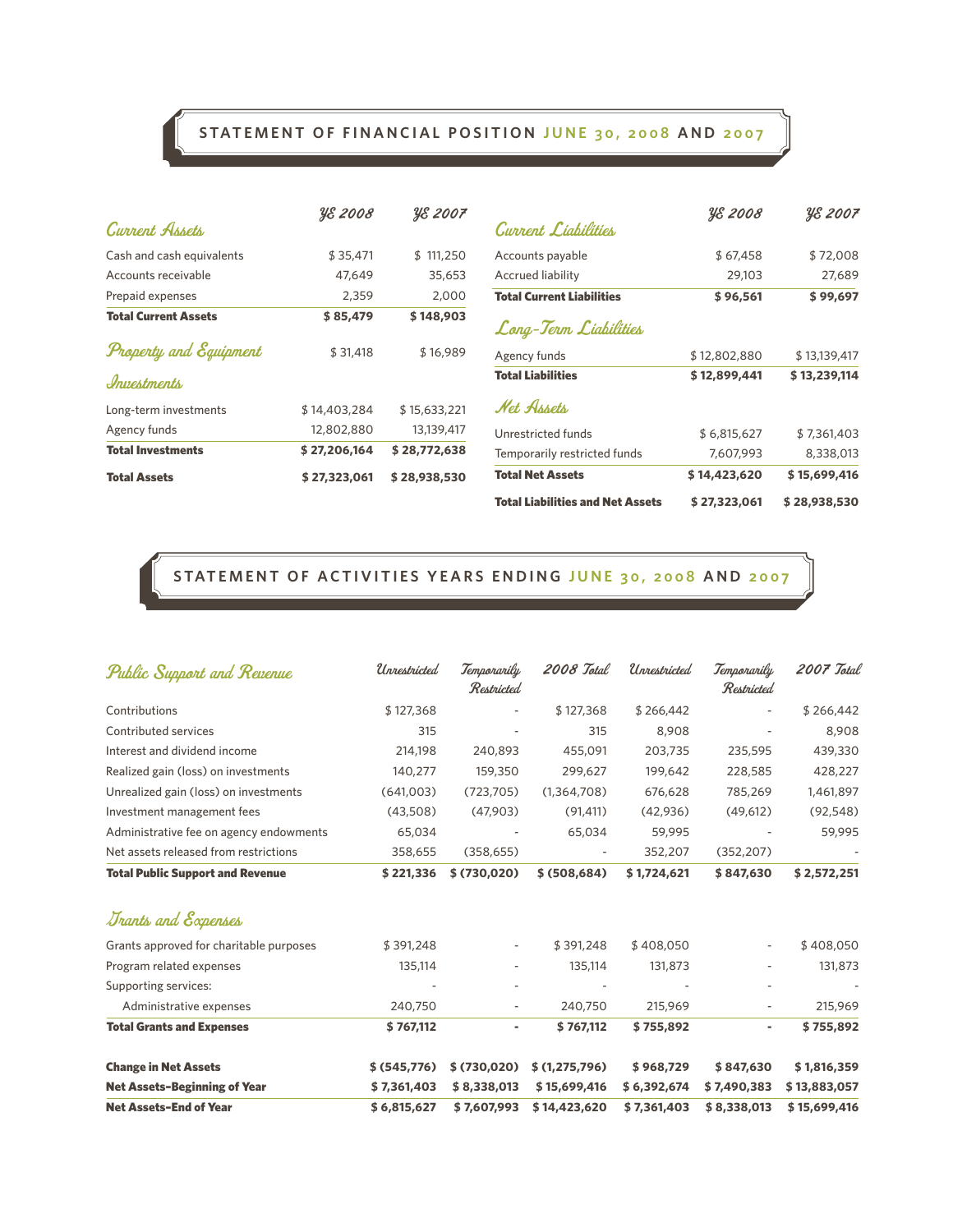#### **O ur App roac h**

# he Catholic Community Foundation T

invests its assets to financially support current activities related to its mission, as well as provide resources for future efforts and growth. Asset allocation is the key to achieving this objective. The portfolio is well-diversified, allowing achievement of the return objectives during a variety of economic and market conditions. Presently, the Foundation invests in asset classes ranging from traditional equity and fixed income to alternative investments. The strategy is implemented using world-class investment managers and is monitored on a regular basis. All investments meet socially responsible investment criteria and are consistent with

Catholic teachings. Over the past year, markets declined sharply as concerns regarding inflation, oil prices and the credit crisis were at the forefront. The Foundation's long standing strategy of pursuing broad asset class diversification paid significant dividends during the past year, as the impact of market volatility and losses was tempered. Allocations to emerging markets equities, commodities and fixed income produced gains. While U.S. equity investments declined, the Foundation's results in this area were better than benchmarks thanks to successful active management. In aggregate, we were pleased to see the total portfolio was able to outperform the target benchmark by 1% over the past fiscal year.

*Amita Schultes, Director, Colonial Consulting, LLC – The Foundation's investment advisor based in New York City*

#### **summ ary of in vestm ents**

| Investments as of<br>June 30, 2008                             | Cost         | Manket, Ualue. | Investments as of<br>June 30, 2007                             | Cost         | Manket, Value |
|----------------------------------------------------------------|--------------|----------------|----------------------------------------------------------------|--------------|---------------|
| Cash and cash equivalents                                      | \$2,952      | \$2,952        | Cash and cash equivalents                                      | \$52,365     | \$52,365      |
| Large-cap equities and socially<br>screened S&P 500 index fund | 8,218,915    | 9,224,378      | Large-cap equities and socially<br>screened S&P 500 index fund | 8,080,500    | 10,233,362    |
| Domestic small/mid-cap<br>common stocks                        | 2.184.694    | 2,216,583      | Domestic small/mid-cap<br>common stocks                        | 3,417,889    | 3,865,491     |
| International equities                                         | 5,432,133    | 5,640,562      | International equities                                         | 3,783,811    | 5,034,892     |
| Commodities                                                    | 1,350,000    | 1,482,062      | Commodities                                                    | 1,350,000    | 1,370,215     |
| Bond mutual funds                                              | 8,915,515    | 8,639,627      | Bond mutual funds                                              | 8,476,000    | 8,216,313     |
| <b>Totals</b>                                                  | \$26,104,209 | \$27,206,164   | <b>Totals</b>                                                  | \$25,160,565 | \$28,772,638  |

*The investment market values were determined by J.P. Morgan Chase Bank, N.A. as of June 30, 2008 and 2007 respectively.*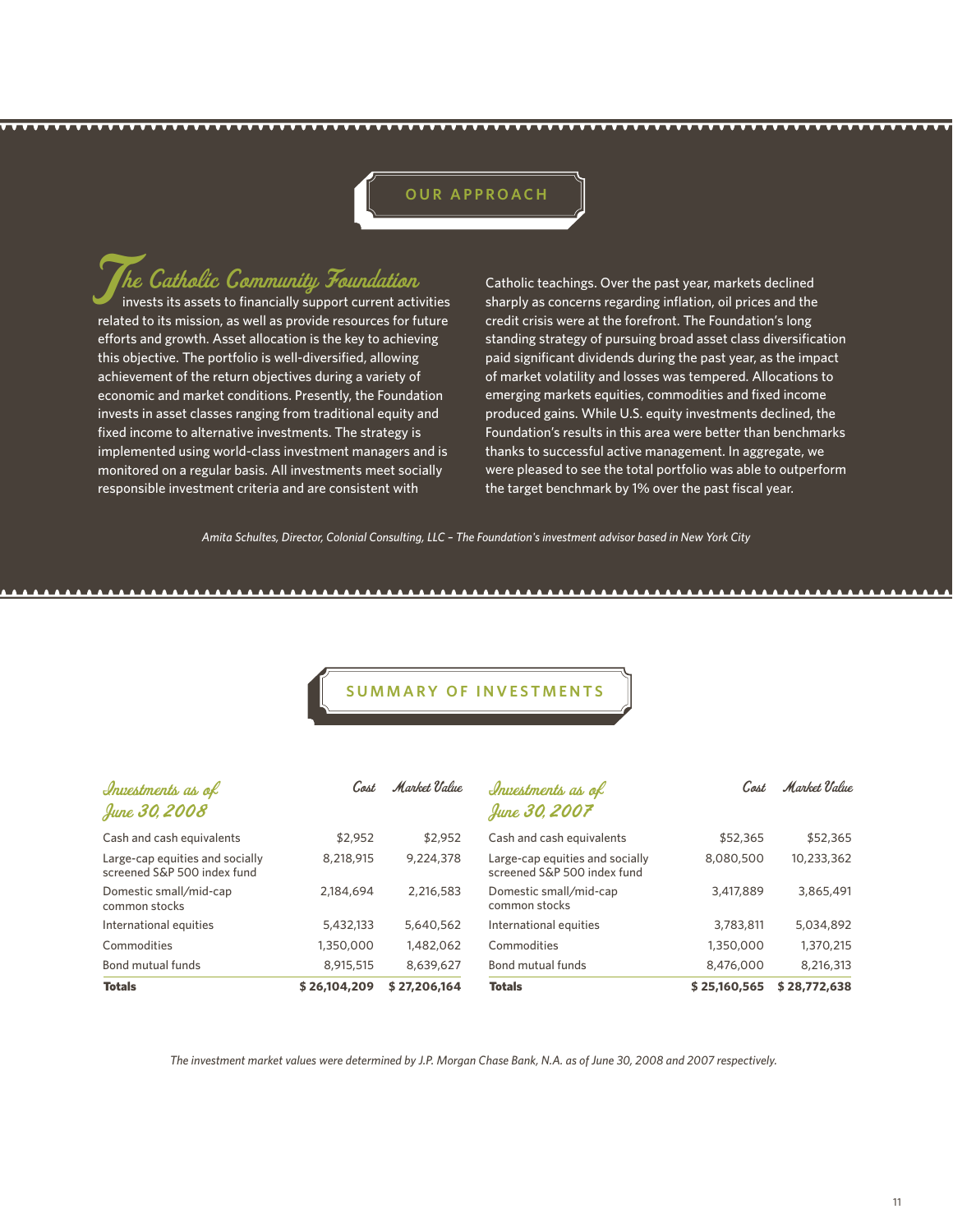#### **N otes to financial state m ents**

#### **Estimates**

The preparation of financial statements in conformity with accounting principles generally accepted in the United States of America requires management to make estimates and assumptions that affect the reported amounts of assets and liabilities and disclosure of contingent assets and liabilities at the date of the financial statements and the reported amounts of revenues and expenses during the reporting period. Actual results could differ from those estimates.

### Tax-Exempt Status

The Foundation has received notification that it qualifies as a tax-exempt organization under Section 501(c)(3) of the U.S. Internal Revenue Code and corresponding provisions of state law and, accordingly, is not subject to federal or state income taxes.

### Net Assets

Net assets, revenues, gains and losses are classified based on the existence or absence of donor-imposed restrictions. Accordingly, net assets of the Foundation are classified and reported as follows:

#### **Unrestricted Net Assets**

Net assets that are not subject to donor-imposed stipulations.

#### **Temporarily Restricted Net Assets**

Net assets subject to donor-imposed stipulations that either expire by passage of time or can be fulfilled and removed by actions of the Foundation pursuant to those stipulations.

#### **Permanently Restricted Net Assets**

Net assets subject to donor-imposed stipulations that they be maintained permanently by the Foundation.

## Agency Endowment Funds

Certain Catholic parishes and other organizations have transferred funds to the Foundation for management. These funds are invested with the other funds of the Foundation, but the title is retained by the transferring organization and is reflected in the statements of financial position of the Foundation as a long-term liability.

The Catholic Community Foundation is audited annually. Copies of the complete audit reports are available upon request.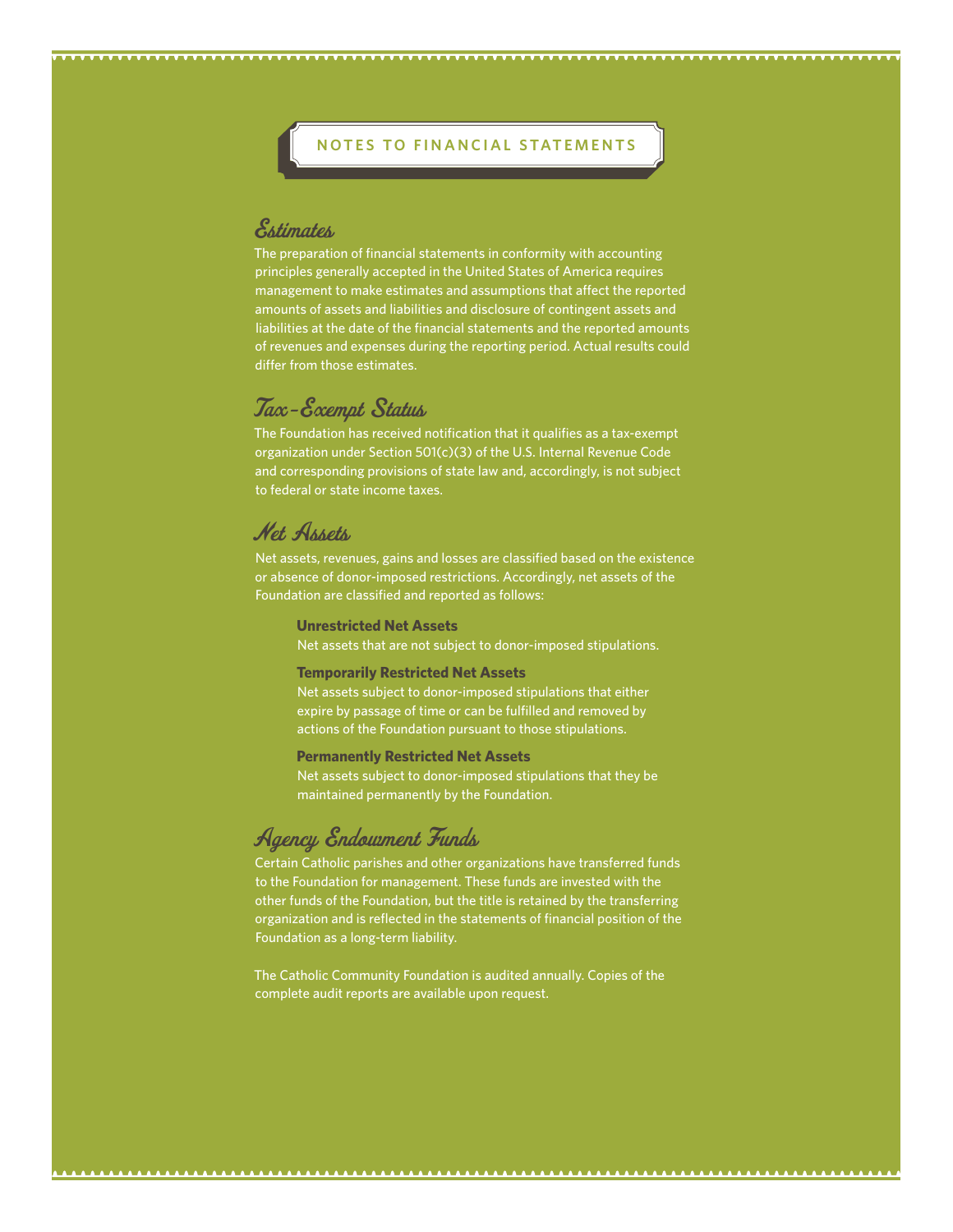#### **BOARD OF DIRECTORS**

P. Michael Mahoney Chairman of the Board,

President & CEO, Park Bank

Mary Ellen Markowski

President, The Catholic Community Foundation

> F. Jon Baranko Chief Equity Officer, Wells Capital Management

Leslie A. Blum Sr. Vice President/General Manager for WI & MI, Opus North Corporation

> Peter W. Bruce Attorney, Davis & Kuelthau, S.C.

> > John Callan Attorney, Foley & Lardner

#### Barbara Anne Cusack

Chancellor, Archdiocese of Milwaukee

## Sarah M. Dean

Retired Executive Director, Faye McBeath Foundation

### Tim Dodge

President, Hanson Dodge Creative

### Stephen N. Graff

Immediate Past Chairman of the Board, Retired Managing Partner, Arthur Andersen LLP

### Jane Hojan-Clark

Director, Department of Financial Aid, University of Wisconsin-Milwaukee

### Reverend Kenneth P. Knippel

Pastor, St. John Vianney Parish, Brookfield

John J. Marek Treasurer & Chief Financial Officer, Archdiocese of Milwaukee

**STAFF** 

Mary Ellen Markowski President

John Blickle Controller

Julie Kurer Administrative Coordinator

Patrick B. Mehigan

Tax Partner, Deloitte & Touche LLP

#### Dennis J. Purtell

Attorney, Whyte Hirschboeck Dudek SC

### The Most Reverend Richard J. Sklba

Auxiliary Bishop, Archdiocese of Milwaukee

### José F. Vásquez

Chief Executive Officer, Felician Sponsored Ministries-Milwaukee

#### Richard A. Wells

Retired Senior Vice President, Finance & CFO, Kohler Company